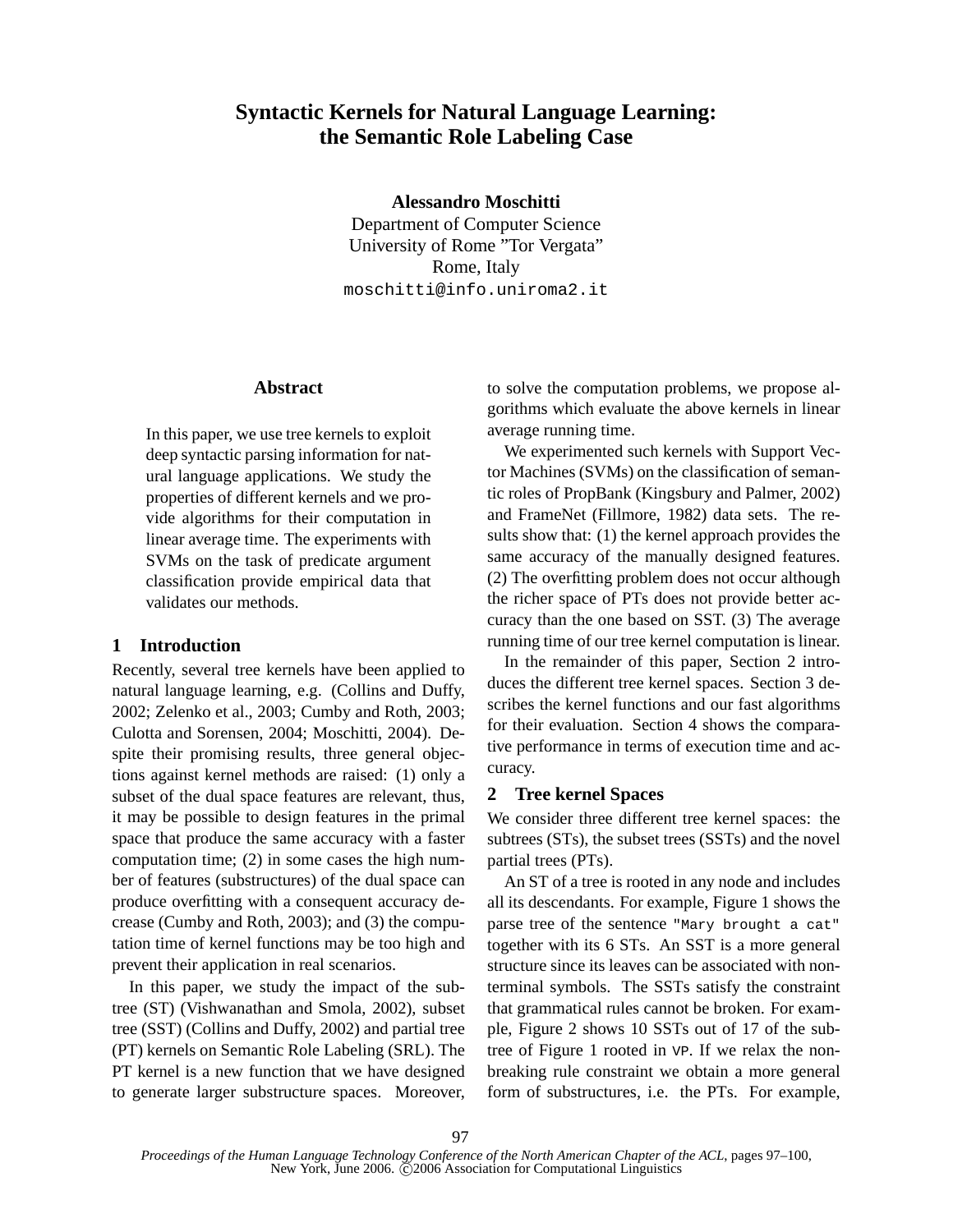Figure 3 shows 10 out of the total 30 PTs, derived from the same tree as before.



Figure 1: A syntactic parse tree with its subtrees (STs).



Figure 2: A tree with some of its subset trees (SSTs).

NP D N VP V brought a cat NP D N VP V a cat NP D N VP a cat NP D N VP a NP D VP a NP D VP NP N VP NP N NP NP D N D NP… VP

Figure 3: A tree with some of its partial trees (PTs).

## **3 Fast Tree Kernel Functions**

The main idea of tree kernels is to compute the number of common substructures between two trees  $T_1$  and  $T_2$  without explicitly considering the whole fragment space. We designed a general function to compute the ST, SST and PT kernels. Our fast algorithm is inspired by the efficient evaluation of non-continuous subsequences (described in (Shawe-Taylor and Cristianini, 2004)). To further increase the computation speed, we also applied the preselection of node pairs which have non-null kernel.

## **3.1 Generalized Tree Kernel function**

Given a tree fragment space  $\mathcal{F} = \{f_1, f_2, \dots, f_{\mathcal{F}}\}\,$ , we use the indicator function  $I_i(n)$  which is equal to 1 if the target  $f_i$  is rooted at node n and 0 otherwise. We define the general kernel as:

$$
K(T_1, T_2) = \sum_{n_1 \in N_{T_1}} \sum_{n_2 \in N_{T_2}} \Delta(n_1, n_2), \qquad (1)
$$

where  $N_{T_1}$  and  $N_{T_2}$  are the sets of nodes in  $T_1$  and T<sub>2</sub>, respectively and  $\Delta(n_1, n_2) = \sum_{i=1}^{|\mathcal{F}|} I_i(n_1) I_i(n_2)$ , i.e. the number of common fragments rooted at the  $n_1$  and  $n_2$  nodes. We can compute it as follows:

- if the node labels of  $n_1$  and  $n_2$  are different then  $\Delta(n_1, n_2) = 0;$ 

- else:

$$
\Delta(n_1, n_2) = 1 + \sum_{\vec{J}_1, \vec{J}_2, l(\vec{J}_1) = l(\vec{J}_2)} \prod_{i=1}^{l(\vec{J}_1)} \Delta(c_{n_1}[\vec{J}_{1i}], c_{n_2}[\vec{J}_{2i}])
$$
\n(2)

where  $\vec{J}_1 = \langle J_{11}, J_{12}, J_{13}, \ldots \rangle$  and  $\vec{J}_2 = \langle J_{21}, J_{22}, J_{23}, \ldots \rangle$ are index sequences associated with the ordered child sequences  $c_{n_1}$  of  $n_1$  and  $c_{n_2}$  of  $n_2$ , respectively,  $J_{1i}$  and  $J_{2i}$  point to the *i*-th children in the two sequences, and  $l(\cdot)$  returns the sequence length. We note that (1) Eq. 2 is a convolution kernel according to the definition and the proof given in (Haussler, 1999). (2) Such kernel generates a feature space richer than those defined in (Vishwanathan and Smola, 2002; Collins and Duffy, 2002; Zelenko et al., 2003; Culotta and Sorensen, 2004; Shawe-Taylor and Cristianini, 2004). Additionally, we add the decay factor as follows:  $\Delta(n_1, n_2)$  =

$$
\mu\bigg(\lambda^2 + \sum_{\vec{J}_1, \vec{J}_2, l(\vec{J}_1) = l(\vec{J}_2)} \lambda^{d(\vec{J}_1) + d(\vec{J}_2)} \prod_{i=1}^{l(\vec{J}_1)} \Delta(c_{n_1}[\vec{J}_{1i}], c_{n_2}[\vec{J}_{2i}])\bigg)
$$
\n(3)

where  $d(\vec{J}_1) = \vec{J}_{1l(\vec{J}_1)} - \vec{J}_{11}$  and  $d(\vec{J}_2) = \vec{J}_{2l(\vec{J}_2)} - \vec{J}_{21}$ . In this way, we penalize subtrees built on child subsequences that contain gaps. Moreover, to have a similarity score between 0 and 1, we also apply the normalization in the kernel space, i.e.  $K'(T_1, T_2) = \frac{K(T_1, T_2)}{\sqrt{K(T_1, T_1) \times K(T_2, T_2)}}$ . As the summation in Eq. 3 can be distributed with respect to different types of sequences, e.g. those composed by  $p$ children, it follows that

$$
\Delta(n_1, n_2) = \mu \left( \lambda^2 + \sum_{p=1}^{lm} \Delta_p(n_1, n_2) \right), \tag{4}
$$

where  $\Delta_p$  evaluates the number of common subtrees rooted in subsequences of exactly  $p$  children (of  $n_1$ ) and  $n_2$ ) and  $lm = min\{l(c_{n1}), l(c_{n2})\}$ . Note also that if we consider only the contribution of the longest sequence of node pairs that have the same children, we implement the SST kernel. For the STs computation we need also to remove the  $\lambda^2$  term from Eq. 4.

Given the two child sequences  $c_1a = c_{n_1}$  and  $c_2b = c_{n_2}$  (a and b are the last children),  $\Delta_p(c_1a, c_2b) =$ 

$$
\Delta(a,b) \times \sum_{i=1}^{|c_1|} \sum_{r=1}^{|c_2|} \lambda^{|c_1|-i+|c_2|-r} \times \Delta_{p-1}(c_1[1:i], c_2[1:r]),
$$

where  $c_1[1 : i]$  and  $c_2[1 : r]$  are the child subsequences from 1 to i and from 1 to r of  $c_1$  and  $c_2$ . If we name the double summation term as  $D_p$ , we can rewrite the relation as: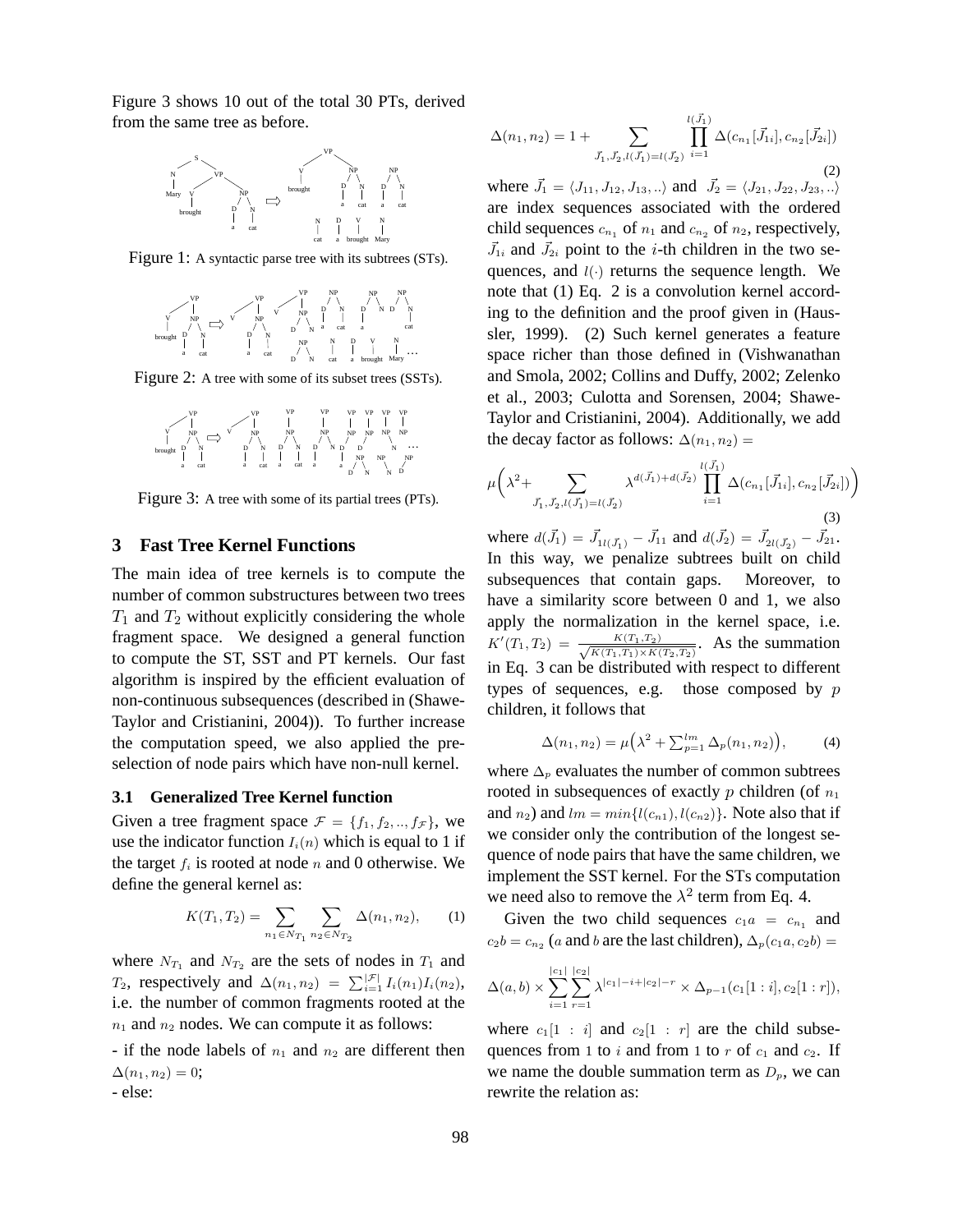$$
\Delta_p(c_1a, c_2b) = \begin{cases} \Delta(a, b)D_p(|c_1|, |c_2|) \text{ if } a = b; \\ 0 \text{ otherwise.} \end{cases}
$$

Note that  $D_p$  satisfies the recursive relation:

$$
D_p(k, l) = \Delta_{p-1}(s[1:k], t[1:l]) + \lambda D_p(k, l-1) + \lambda D_p(k-1, l) + \lambda^2 D_p(k-1, l-1).
$$

By means of the above relation, we can compute the child subsequences of two sets  $c_1$  and  $c_2$  in  $O(p|c_1||c_2|)$ . This means that the worst case complexity of the PT kernel is  $O(p\rho^2|N_{T_1}||N_{T_2}|)$ , where  $\rho$  is the maximum branching factor of the two trees. Note that the average  $\rho$  in natural language parse trees is very small and the overall complexity can be reduced by avoiding the computation of node pairs with different labels. The next section shows our fast algorithm to find non-null node pairs.

### **3.2 Fast non-null node pair computation**

To compute the kernels defined in the previous section, we sum the  $\Delta$  function for each pair  $\langle n_1, n_2 \rangle \in$  $N_{T_1} \times N_{T_2}$  (Eq. 1). When the labels associated with  $n_1$  and  $n_2$  are different, we can avoid evaluating  $\Delta(n_1, n_2)$  since it is 0. Thus, we look for a node pair set  $N_p = \{ \langle n_1, n_2 \rangle \in N_{T_1} \times N_{T_2} : label(n_1) = label(n_2) \}.$ 

To efficiently build  $N_p$ , we (i) extract the  $L_1$  and  $L_2$  lists of nodes from  $T_1$  and  $T_2$ , (ii) sort them in alphanumeric order and (iii) scan them to find  $N_p$ . Step (iii) may require only  $O(|N_{T_1}|+|N_{T_2}|)$  time, but, if label(n<sub>1</sub>) appears  $r_1$  times in  $T_1$  and label(n<sub>2</sub>) is repeated  $r_2$  times in  $T_2$ , we need to consider  $r_1 \times r_2$ pairs. The formal can be found in (Moschitti, 2006).

#### **4 The Experiments**

In these experiments, we study tree kernel performance in terms of average running time and accuracy on the classification of predicate arguments. As shown in (Moschitti, 2004), we can label semantic roles by classifying the smallest subtree that includes the predicate with one of its arguments, i.e. the so called PAF structure.

The experiments were carried out with the SVM-light-TK software available at http://ai-nlp.info.uniroma2.it/moschitti/ which encodes the fast tree kernels in the SVM-light software (Joachims, 1999). The multiclassifiers

were obtained by training an SVM for each class in the ONE-vs.-ALL fashion. In the testing phase, we selected the class associated with the maximum SVM score.

For the ST, SST and PT kernels, we found that the best  $\lambda$  values (see Section 3) on the development set were 1, 0.4 and 0.8, respectively, whereas the best  $\mu$ was 0.4.

#### **4.1 Kernel running time experiments**

To study the FTK running time, we extracted from the Penn Treebank several samples of 500 trees containing exactly  $n$  nodes. Each point of Figure 4 shows the average computation time<sup>1</sup> of the kernel function applied to the 250,000 pairs of trees of size n. It clearly appears that the FTK-SST and FTK-PT (i.e. FTK applied to the SST and PT kernels) average running time has linear behavior whereas, as expected, the naïve SST algorithm shows a quadratic curve.



Figure 4: Average time in  $\mu$ seconds for the naïve SST kernel, FTK-SST and FTK-PT evaluations.

#### **4.2 Experiments on SRL dataset**

We used two different corpora: PropBank (www.cis.upenn.edu/∼ace) along with Penn Treebank 2 (Marcus et al., 1993) and FrameNet. PropBank contains about 53,700 sentences and a fixed split between training and testing used in other researches. In this split, sections from 02 to 21 are used for training, section 23 for testing and section 22 as development set. We considered a total of 122,774 and 7,359 arguments (from *Arg0* to *Arg5*, *ArgA* and *ArgM*) in training and testing, respectively. The tree structures were extracted from the Penn Treebank.

From the FrameNet corpus (www.icsi. berkeley.edu/∼framenet) we extracted all

<sup>&</sup>lt;sup>1</sup>We run the experiments on a Pentium 4, 2GHz, with 1 Gb ram.